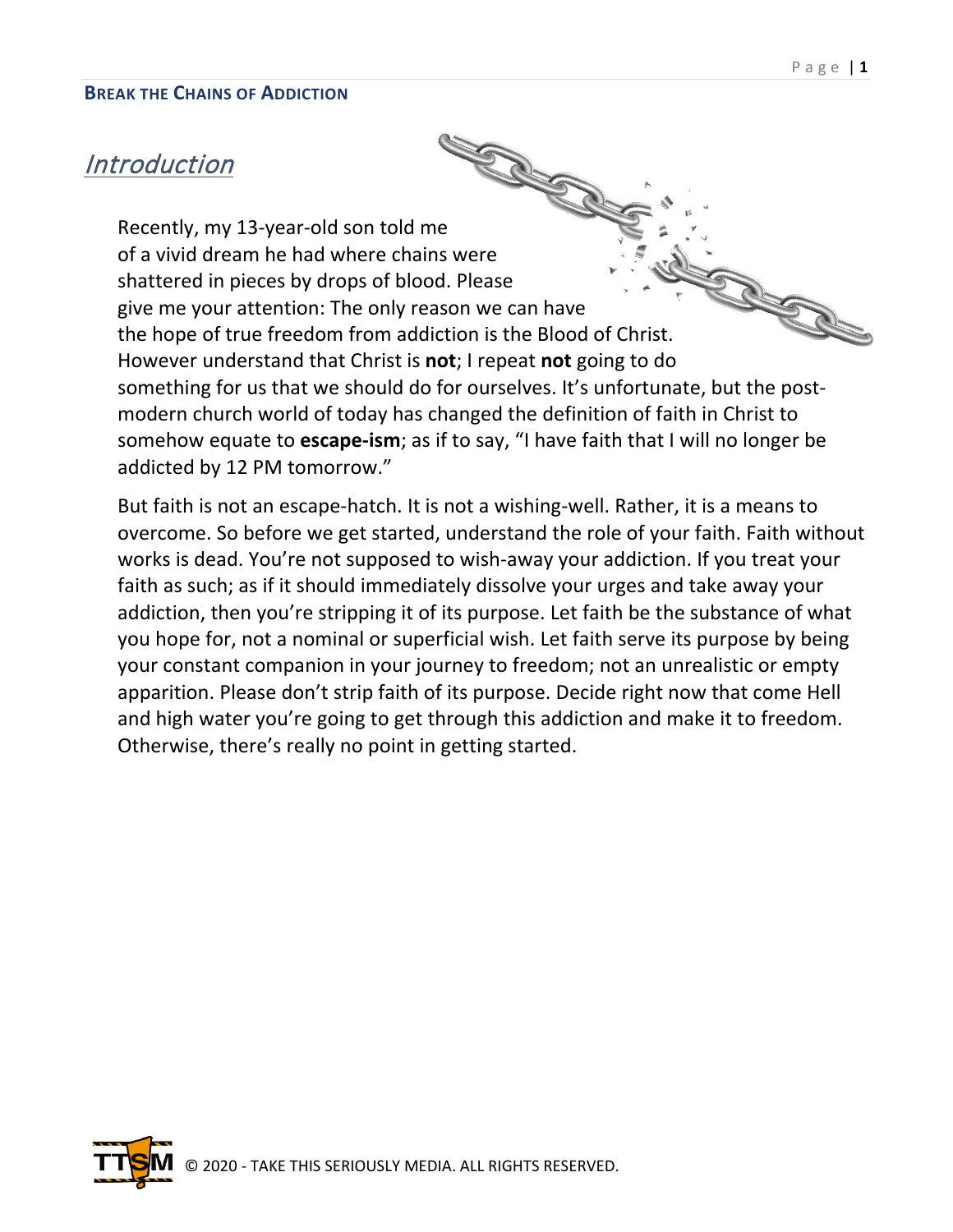# My Friend, True Freedom Really Exists

You, BY DEFINITION, have the power to overcome addiction. No need for medication, no need for a psychiatrist-motivated therapy program or support group, and no constant admittance that "My name is so-and-so, and I am an addict."

### **Genesis 1:27 reads:** *"So God created man in his own image, in the image of God created he him; male and female created he them."*

The Holy Scripture makes it inescapable that we are created in the image of God, so by definition we are always "free moral decision makers"; which means we're free to choose freedom, and by the same token, free to choose slavery.

This is not a gimmick. If it is your choice to pursue freedom, then there is an end in sight for your addiction. Unfortunately, our society has perpetuated the idea that addiction is an incurable disease and only managed on an ongoing, unending basis. Perhaps this is an indication that interests are being served besides those of the individual suffering from the addiction; but the reality is freedom is not some guise for perpetual management of prolonged duress. You can and should truly look forward to wholesome and lasting freedom.

A worthy prize demands a worthy challenge, and freedom would not carry a price tag if it was not valuable. Opt in and engage in the challenge for freedom. Make the choice to delay immediate gratification and assume the capacity to shoulder temporary discomfort if necessary. I promise, you will find that it was worth it in the end.

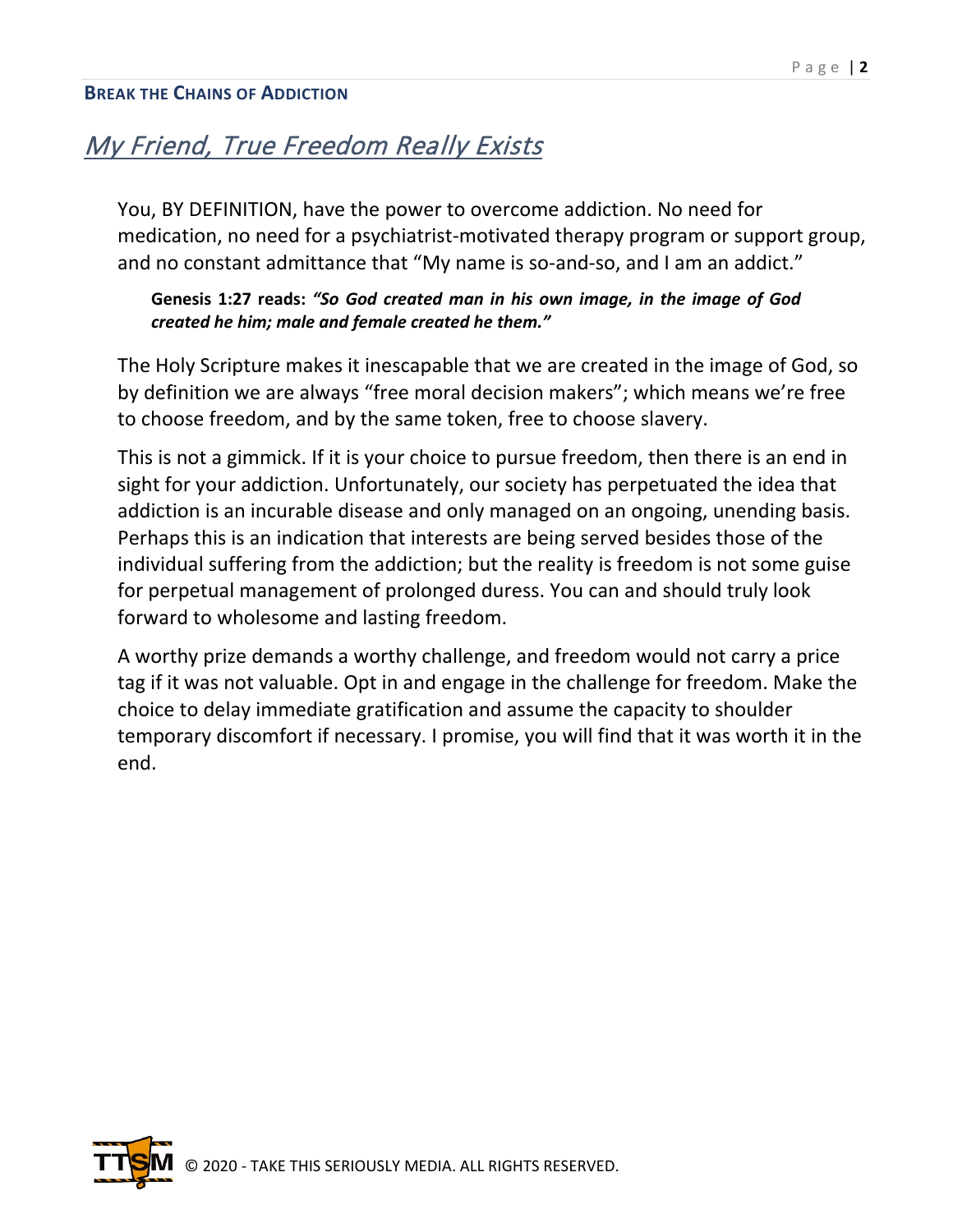# Steps on Your Journey to Freedom

*To yield the best results, view all of these steps as a coherent whole. To dismiss or minimize any one step breaks the continuity and could result in undoing this entire process.*

**Step 1:** Understand that addiction and despair go **hand-in-hand**. Listen carefully to yourself… you will more than likely protest the idea of freedom with a statement like: "well, what else is there?", or "what is my life without my antidote?" **That's called despair**. Despair is the opposite of hope. Hope gives you something more in life to look forward to than the brick wall of addiction. So your first step on your journey to freedom is simply that you need hope.

#### **Romans 8:24a reads:** *"For we are saved by hope"*

Listen carefully: something as fundamental for all human beings as salvation is based solely on the one thing you need to get started: which is hope. Take the first step imagine your life beyond your addiction.

**Step 2:** Change your perspective. View your life as if you were literally in heaven… **right now**; where there is no allure of the routine, every-day schedule of the loathsome temptations of the flesh. Doing so will help you realize that your addiction is NOT a coincidence. The god of this world, aka the devil, must offer you something he can use to enslave you. These can only be things that appeal to your flesh.

### **1 John 2:16 reads:** *"For all that is in the world, the lust of the flesh, and the lust of the eyes, and the pride of life, is not of the Father, but is of the world."*

When you realize this, you will also realize that it's your **flesh** that has the addiction, not you; and **you are not your flesh**. This takes practice. The ability to distinguish your identity from your fleshly desires places you 2 steps well into your journey to freedom.

**Step 3:** Accept that you are in an **inescapable battle** between **slavery** and **freedom**.

**Romans 7:21 reads:** *"I find then a law, that, when I would do good, evil is present with me."*

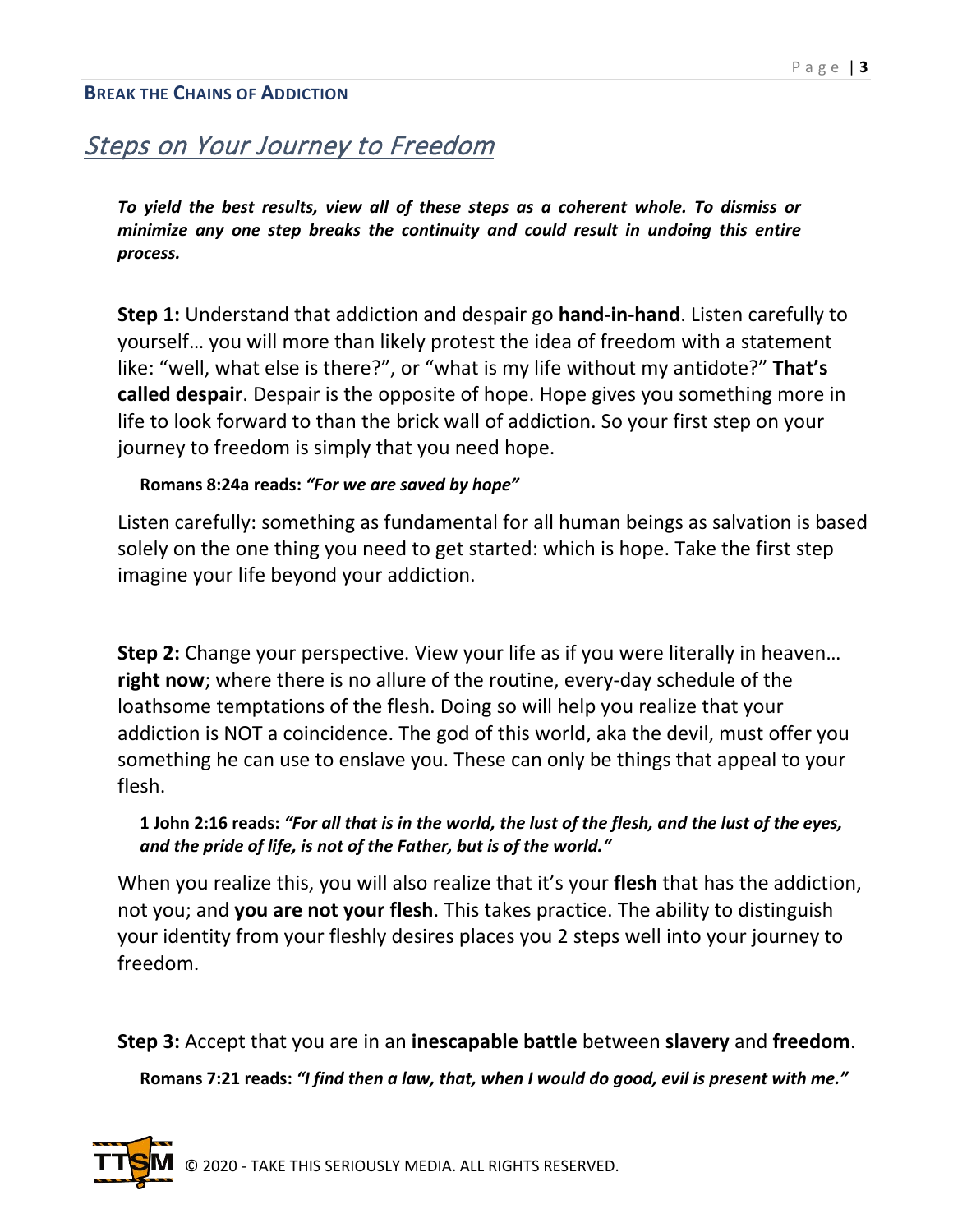There is no substitute for old-fashioned **grit** – that is, one's ability to shoulder temporary discomfort and persevere in the face of obstacles. In fact, the personality trait of old fashioned grit is actually a **clinically endorsed** recommendation by psychiatrists in therapy settings. So don't be afraid to get your hands dirty and **fight!**

# **2 Timothy 4:7 reads: "***I have fought a good fight, I have finished my course, I have kept the faith"*

If you've come this far and you're taking the 3rd step, then you're committed. Go all in and fight for your freedom.

**Step 4:** You're the boss. No matter how much you're tempted to believe otherwise, you are not a victim of circumstance. Remember, you are created in God's image. Such a privilege carries a heavy responsibility. God sees it as fully rational that you are in full and direct control of your actions. **So, decide what YOU want, and commit.**

# **James 1:8 reads: "***A double minded man is unstable in all his ways."*

You may see the hurt and pain caused by your addiction in your loved ones. People with good intentions may in fact put pressure on you to deflect any collateral damage to the innocent in your addiction's wake; even to the point where they risk erring on the side of the innocent. But don't be distracted. Under no circumstances are you doing this for them. The steps you're taking in this journey are your steps alone. And the forth step in your journey is simply this: **OWN IT**.

**Step 5:** Believe it or not, and whether you have accepted this or not, God takes you seriously. So after you've owned up, and taken full responsibility for actions, **believe by faith that you receive from Him true and lasting freedom from addiction... and you shall have it... PERIOD**. Even if there are signals all around you that cater to despair and failure, never lose your grasp on the promise of receiving what you want by faith in Christ.

## **Mark 11:24 reads: "***Therefore I say unto you, What things soever ye desire, when ye pray, believe that ye receive them, and ye shall have them."*

This fifth step in your journey to freedom is where you recognize that The Lord is the key component that takes you from settling as a lifelong recovering addict with

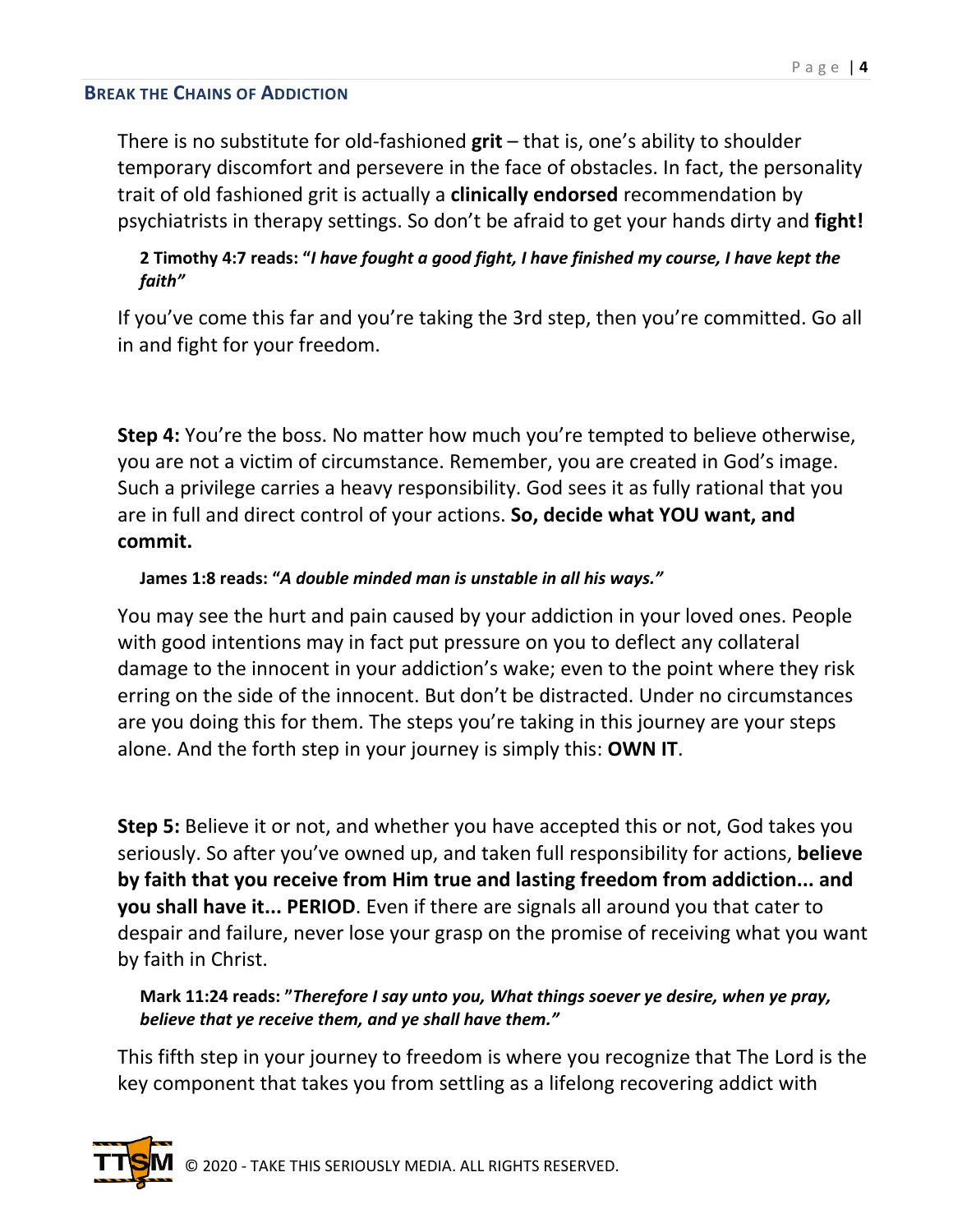perpetual urge management to experiencing authentic, true freedom from addiction. **Only He can give you this outcome.** No one else can play the part that the Lord plays in your recovery. It's vital you understand that this step is your moment of truth: Accept that someone else must do something for you that you cannot do for yourself.

**Step 6:** You're on the homestretch now. This is your proving ground. Faith is your constant companion, constantly reminding you of God's promise... listen carefully and you will hear Him say, "I got you". Remember, he took your request for freedom from addiction seriously, so even if you screw up, The Lord is still serious about His role in your recovery. So never, under any circumstances, measure how God sees you **based on your performance** while you're on your road to recovery.

## **Romans 7:18 reads:** *"For I know that in me (that is, in my flesh) dwelleth no good thing: for to will is present with me; but how to perform that which is good I find not."*

Clinically speaking, it is relapse that can be a very important part of recovery. The utter misery that people suffering with the addiction cause themselves and their close loved ones by "falling off the wagon" often motivates the seriousness of their plight. But more importantly than that, God sees it too. God is serious about His commitment to your true freedom, and is not going to settle for it being surface or superficial freedom. Believe it or not, you have entered into a relationship with God, and He is partnering with you in your journey to freedom. So never reduce that newfound relationship with God to being brittle enough to crack under your mere performance. Remember you have owned-up. Grant God the courtesy of being serious about your relationship **with Him**, dust yourself off, and **stay the course**.

**Step 7:** God created you with purpose. This means you were created to need something to do; something substantive. So on the seventh step in your journey to freedom, this is where you accept the reality that your addiction is a vicious predator for your **identity and purpose**. Remember, it's your flesh that has the addiction not you, and your identity is not your flesh. But your addiction is a vicious predator that aims to snuff out your identity and replace who you are with itself.

**Proverbs 5:3-5 reads:** *"For the lips of a strange woman drop as an honeycomb, and her mouth is smoother than oil: But her end is bitter as wormwood, sharp as a twoedged sword. Her feet go down to death; her steps take hold on hell."*